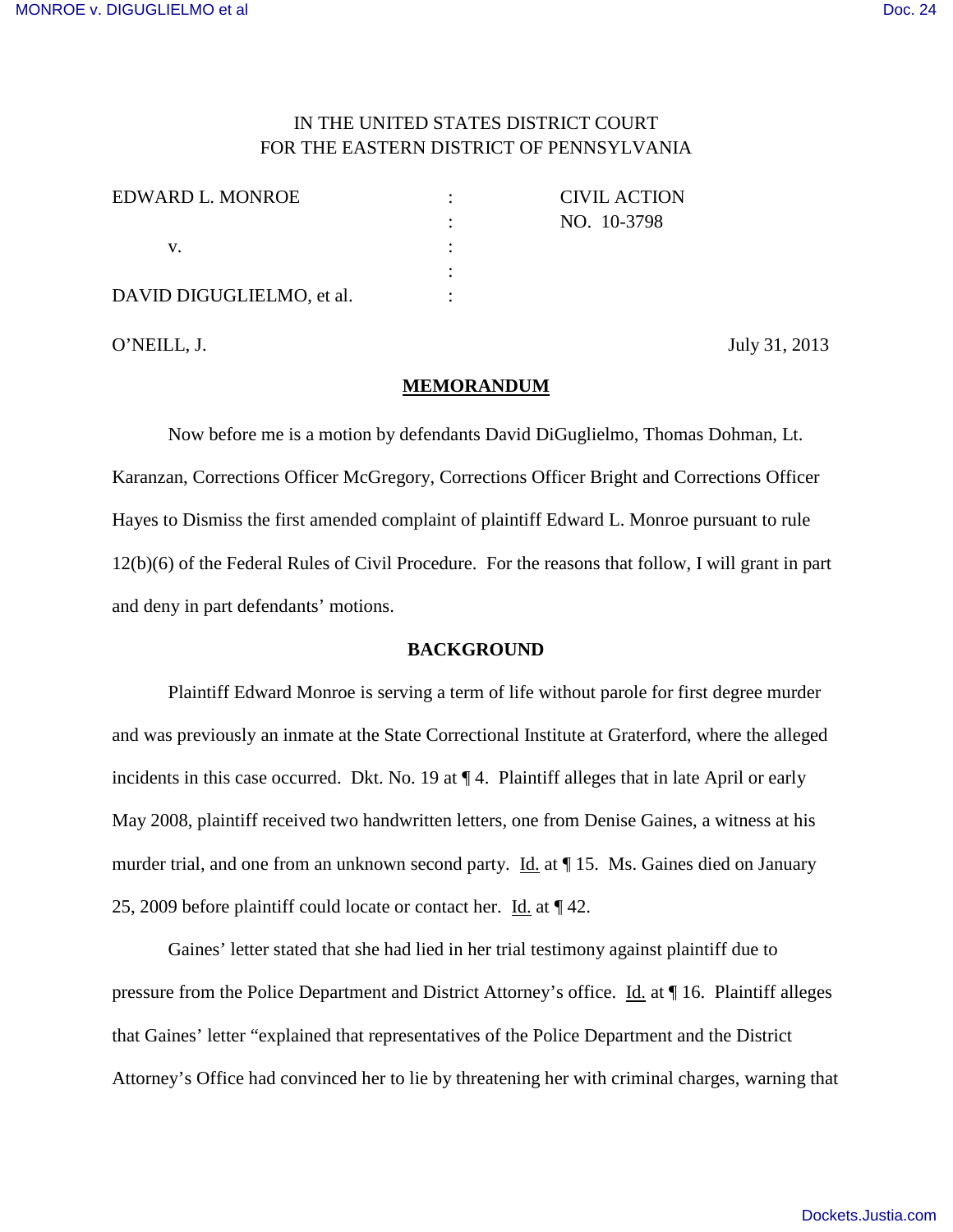they would take away her children, and promising her a sentence reduction in an unrelated criminal matter." Id. The letter from the unknown sender reported that the author had assisted Gaines with the drafting of her letter and also that the author wished to make amends for previous wrongdoing. Id. at ¶ 17. Plaintiff alleges he then began to explore how the letters could be used to appeal his conviction. Id. at ¶ 18. He claims he made copies of the materials and gave them to two other inmates at SCI Graterford, Anthony Dickerson and Gregory Stover, for safekeeping at some point prior to June 21, 2008. Id. at ¶ 19.

In or around June 2008, plaintiff was involved in drafting a pamphlet that encouraged the other inmates at SCI Graterford to assert their civil rights and avoid becoming overly friendly with corrections officers. Id. at  $\P$  20. This pamphlet included blank spaces for the identification of inmates believed to be unduly cooperative with corrections officers. Id.

On June 21, 2008, defendant McGregory entered plaintiff's cell to conduct a search and discovered copies of the pamphlet. Id. at  $\P$  21-22. At the time plaintiff had his letters and legal materials out in his cell. Id. at ¶ 21. McGregory then took plaintiff to defendant Karanzan's office for an interview concerning the pamphlet. Id. at  $\P$  22. During the search and escort to Karanzan's office, plaintiff requested that he be allowed to secure his letters and legal materials. Id. at ¶ 23. McGregory denied plaintiff's request, but a security lock was placed on plaintiff's cell and McGregory said that plaintiff's cell was secure. Id. at  $\P$  22-23.

During plaintiff's interview, McGregory left Karanzan's office after receiving a whispered instruction from Karanzan and returned some time later with plaintiff's typewriter from his cell. Id. at ¶¶ 24, 26. Plaintiff alleges that while in plaintiff's cell, McGregory seized or destroyed his letters and related legal materials. Id. at ¶ 25. After the interview, plaintiff was placed in the Restricted Housing Unit (RHU) where Karanzan denied plaintiff's requests to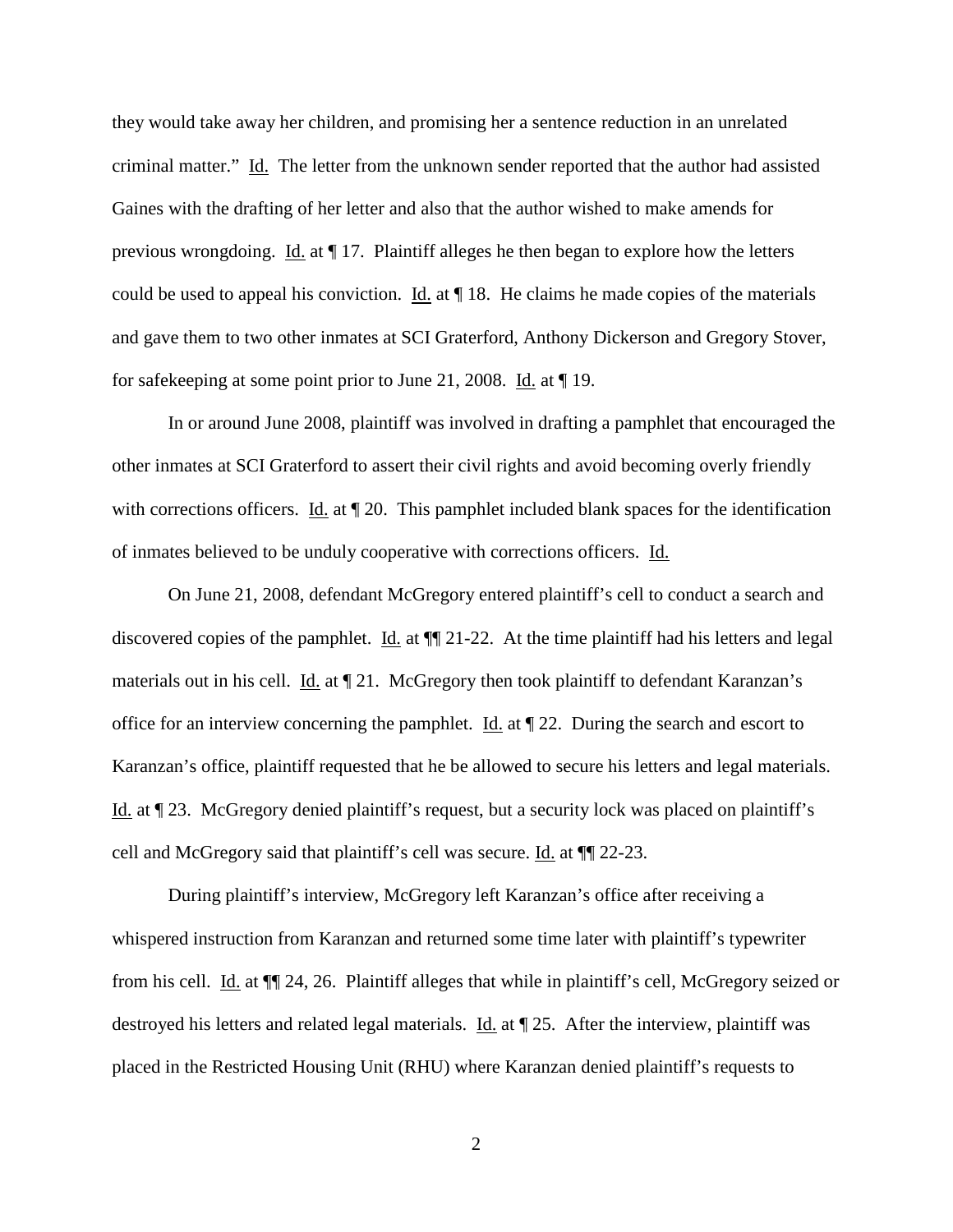either secure his legal materials and letters or have them delivered to his new location. Id. at ¶¶ 26-28.

Following plaintiff's transfer to the RHU, on or around June 22, 2008, inmate Matthew Smith observed two corrections officers (John Does 1 and 2) removing plaintiff's belongings, including his legal materials from his former cell. Id. at ¶ 30. Plaintiff contends he later learned from Smith that John Does 1 and 2 did not place his legal materials and letters in storage along with the other materials taken from plaintiff's cell. Id. Plaintiff then sent a written request to SCI Graterford's Property Room on July 3, 2008, to have his legal materials and letters delivered to his new location. Id. at ¶ 31. On or around July 10, 2008, plaintiff received a box of legal materials which did not include the letters or related legal materials. Id. at ¶ 32. Plaintiff then requested and received permission to access the Property Room on July 31, 2008, and discovered that his letters and related legal materials were not present in the storage room. Id. at ¶¶ 33-34.

Plaintiff filed a formal grievance related to the missing letters and legal materials (No. 239288) on August 12, 2008. Id. at ¶ 35. Plaintiff subsequently filed two appeals, a Grievance Appeal and a Final Grievance Appeal, on August 22 and October 31, 2008, respectively. Id. at ¶¶ 36-37.

After discovering that his letters and legal materials were missing plaintiff contacted inmates Dickerson and Stover to obtain the copies he had provided them for safekeeping, but was informed that they had been seized and destroyed in a search by corrections officers on July 4, 2008. Id. at ¶ 38. In his August 22, 2008 Grievance Appeal, plaintiff asserted that the "legal materials that he and . . . Dickerson and Stover were working on were either destroyed, discarded, misplaced or the like . . . ." Dkt. No. 22-1 at ECF p. 5. Plaintiff's amended complaint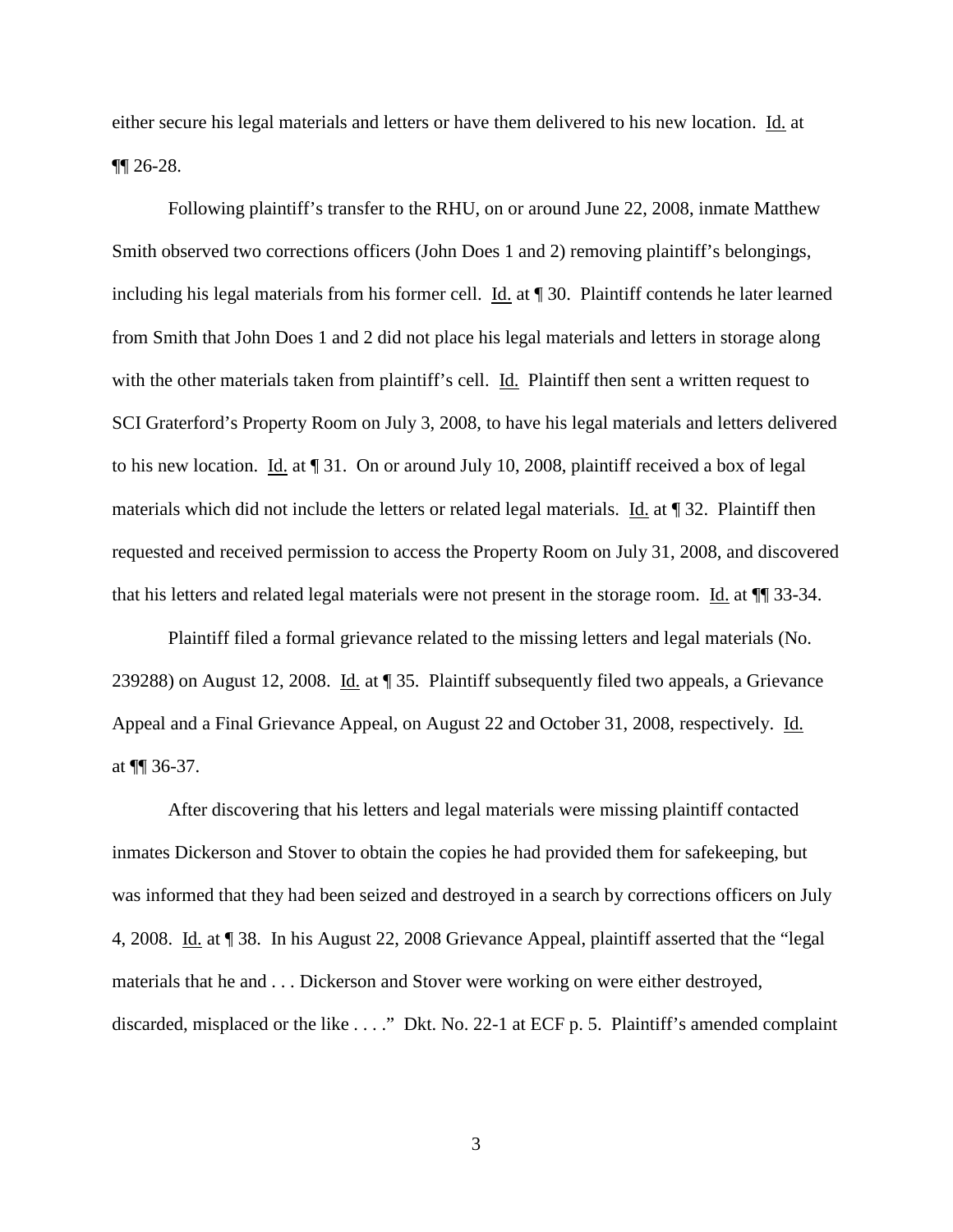alleges that defendant Dohman ordered defendants  $\operatorname{Hargrove}^1$  $\operatorname{Hargrove}^1$ , Bright and John Does 3 through 6 to enter and search Dickerson and Stover's cell and, when they did, they took and destroyed all legal materials in the inmates' possession. Dkt. No. 19 at ¶ 39. The corrections officers refused to cease their search and destruction of materials even after being informed that the materials in question belonged to plaintiff. Id. Plaintiff alleges that Dohman ordered the destruction of materials in retaliation for past lawsuits plaintiff filed against Dohman and other employees of SCI Graterford. Id. at ¶ 41.

On August 16, 2008, while plaintiff was in the RHU, defendant Hayes entered his cell to conduct a search and seized his personal items. Dkt. No. 19 at ¶¶ 45-46. Plaintiff asked for the items to be returned, but Hayes refused to do so and used abusive language toward plaintiff. Id. at  $\P$  46, 48. Plaintiff requested assistance from Lt. White<sup>[2](#page-3-1)</sup>, who told Hayes that plaintiff was permitted to have the personal items and White then placed the bag of items near plaintiff's cell. Id. at ¶ 49. Plaintiff alleges that Hayes instructed another corrections officer, John Doe 7, to dispose of the bag of items. Id. at ¶ 50. John Doe 7 left the area with the bag of items and plaintiff never obtained them after the searches were concluded. Id. Plaintiff asserts that Hayes later said that since plaintiff "likes to do lawsuits . . . . he should do a lawsuit regarding the search." Id. at  $\P$  51. Plaintiff contends that Hayes ordered John Doe 7 to take his personal items in retaliation for plaintiff's previous lawsuits filed against her fellow corrections officers. Id. at ¶ 47.

On August 19, 2008, plaintiff filed another formal grievance (No. 240649) related to the missing items. Id. at ¶ 52. He received a response from Superintendent DiGuglielmo on March,

 $\overline{a}$ 

<span id="page-3-1"></span><span id="page-3-0"></span><sup>1</sup> Moving defendants contend that Hargrove has not been served and is no longer employed at SCI Graterford. Dkt. No. 22 at ECF p. 3 n.1. 2

Lieutenant White is not named as a defendant in the present case.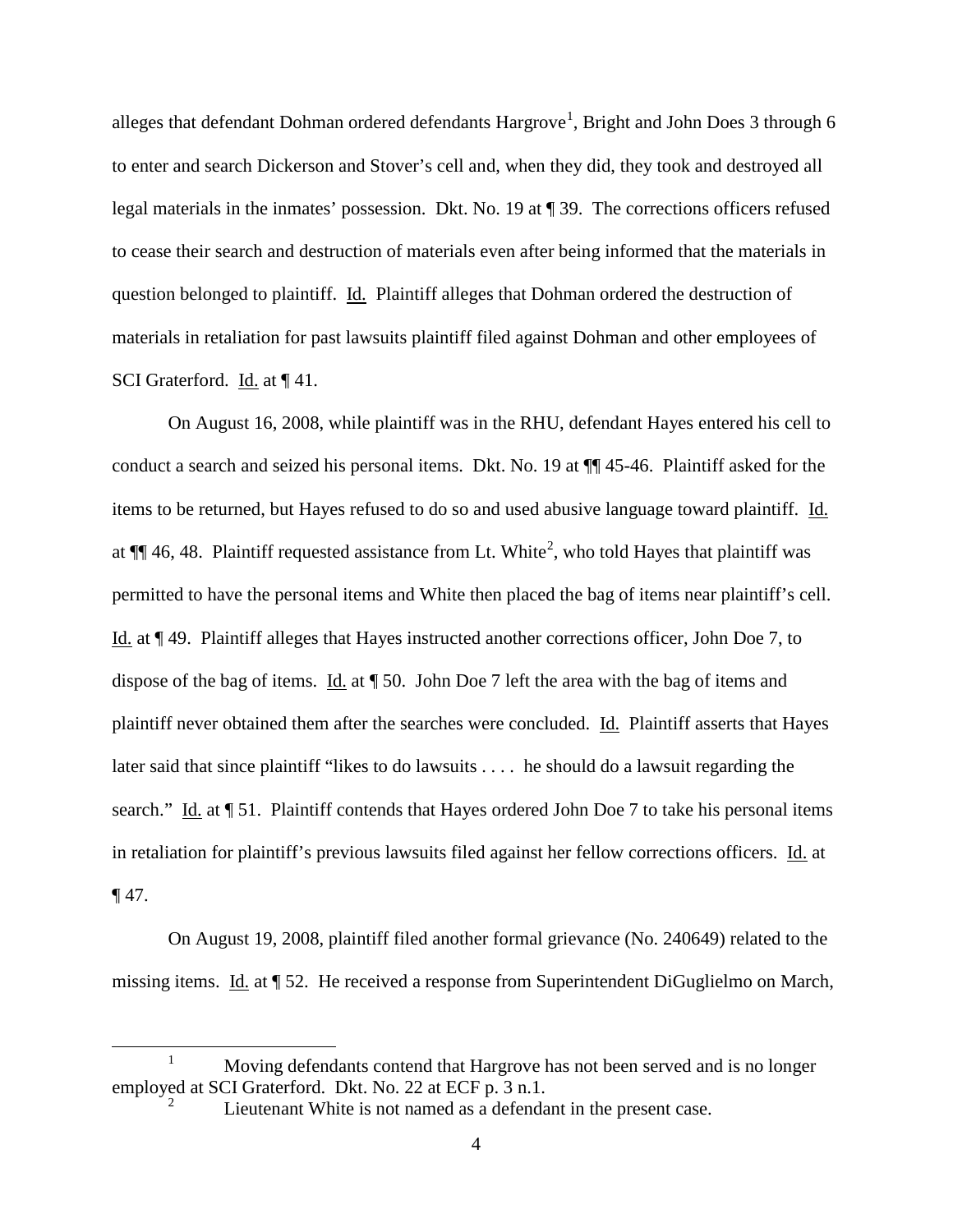13, 2009 with an approval for reimbursement in the amount of \$17.75. Id. at ¶ 53. In order to accept the reimbursement, Plaintiff had to release any claims he had related to the grievance, which he refused to do. Id. at  $\P$  53.

Plaintiff now asserts a claim under section 1983 for a violation of his right of access to the courts under the First and Fourteenth Amendments against defendants DiGuglielmo, Dohman, Karanzan, McGregory, Bright, Hargrove and John Does 1-6. Id. at ¶¶ 54-60. Plaintiff also contends that the conduct of these defendants denied him an opportunity to pursue a nonfrivolous claim for relief under Pennsylvania's Post-Conviction Relief Act, 42 Pa. Cons. Stat. Ann. § 9543. Id. at ¶ 57. In addition, plaintiff asserts a claim against all defendants for unlawful retaliation for his previous filings of grievances and lawsuits. Id. at ¶¶ 61-67. Plaintiff seeks a declaration that defendants have violated his right of access to the courts, an award of monetary damages to compensate him for deprivation of his constitutional rights, punitive damages sufficient to punish and deter defendants for the past and potential future conduct and any other relief that the court deems just and proper. Id. at ECF p. 11.

#### **STANDARD OF REVIEW**

 Federal Rule of Civil Procedure 12(b)(6) permits a court to dismiss all or part of an action for "failure to state a claim upon which relief can be granted." Fed. R. Civ. P. 12(b)(6). Typically, "a complaint attacked by a Rule 12(b)(6) motion to dismiss does not need detailed factual allegations," though plaintiff's obligation to state the grounds of entitlement to relief "requires more than labels and conclusions, and a formulaic recitation of the elements of a cause of action will not do." Bell Atl. Corp. v. Twombly, 550 U.S. 544, 555 (2007). "Factual allegations must be enough to raise a right to relief above the speculative level . . . on the assumption that all of the allegations in the complaint are true (even if doubtful in fact)." Id.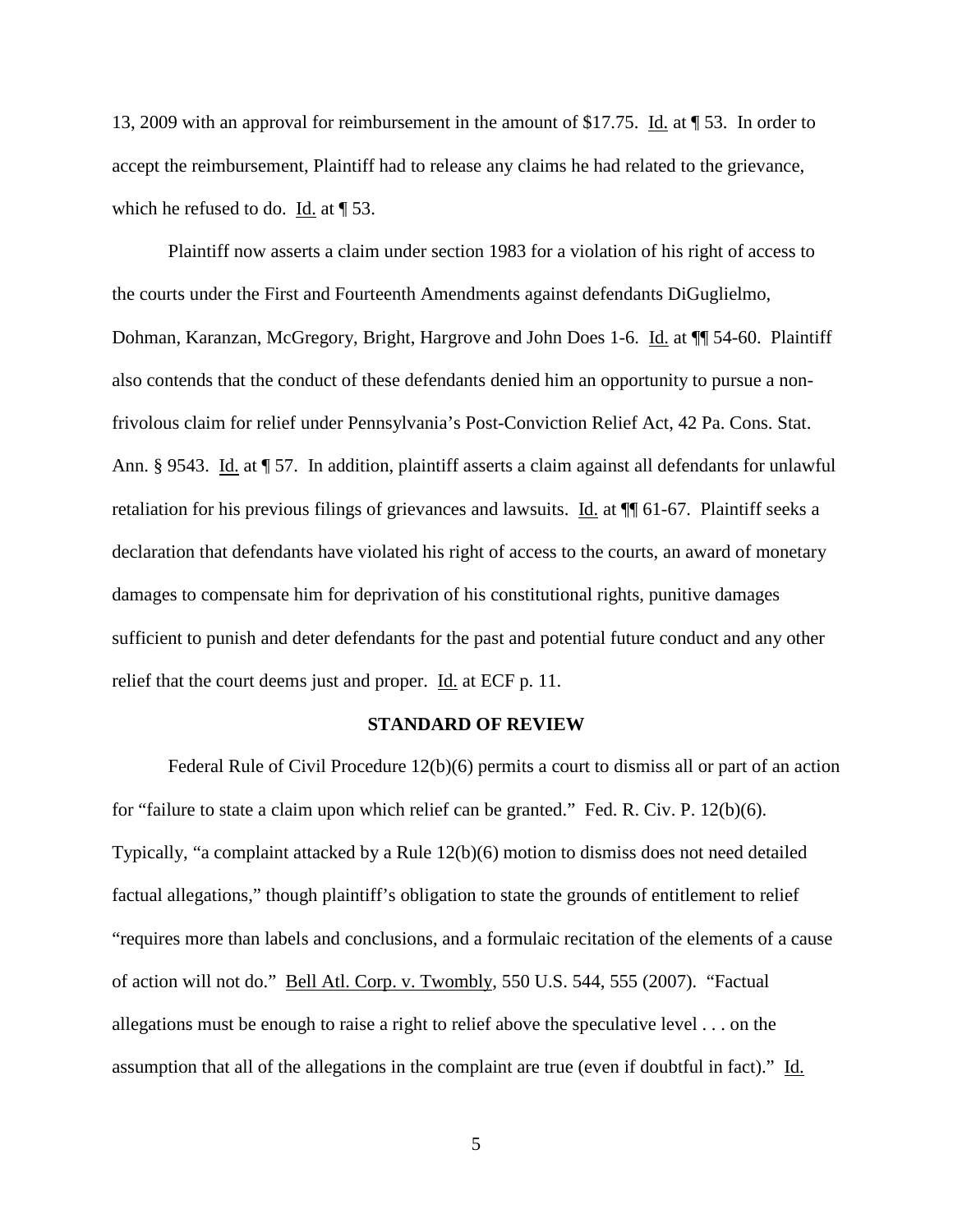(citations omitted). The complaint must state "'enough facts to raise a reasonable expectation

that discovery will reveal evidence of' the necessary element." Wilkerson v. New Media Tech.

Charter Sch. Inc., 522 F.3d 315, 321 (3d Cir. 2008), quoting Twombly, 550 U.S. at 556. The

Court of Appeals has made clear that after Ashcroft v. Iqbal, 556 U.S. 662 (2009),

conclusory or 'bare-bones' allegations will no longer survive a motion to dismiss: 'threadbare recitals of the elements of a cause of action, supported by mere conclusory statements, do not suffice.' To prevent dismissal, all civil complaints must now set out 'sufficient factual matter' to show that the claim is facially plausible.

Fowler v. UPMC Shadyside, 578 F.3d 203, 210 (3d Cir. 2009), quoting Iqbal, 556 U.S. at 678.

The Court also set forth a two part-analysis for reviewing motions to dismiss in light of

Twombly and Iqbal:

First, the factual and legal elements of a claim should be separated. The District Court must accept all of the complaint's well-pleaded facts as true, but may disregard any legal conclusions. Second, a District Court must then determine whether the facts alleged in the complaint are sufficient to show that the plaintiff has a "plausible claim for relief."

Id. at 210-11, quoting Iqbal, 556 U.S. at 679. The Court explained, "a complaint must do more than allege the plaintiff's entitlement to relief. A complaint has to 'show' such an entitlement with its facts." Id., citing Phillips v. Cnty. of Allegheny, 515 F.3d 224, 234-35 (3d Cir. 2008). "[W]here the well-pleaded facts do not permit the court to infer more than the mere possibility of misconduct, the complaint has alleged–but it has not 'show[n]'–'that the pleader is entitled to relief.'" Iqbal, 556 U.S. at 679.

#### **DISCUSSION**

As I am ruling on a motion to dismiss, I will accept plaintiff's factual assertions in the light most favorable to him. See Christopher v. Harbury, 536 U.S. 403, 406 (2002).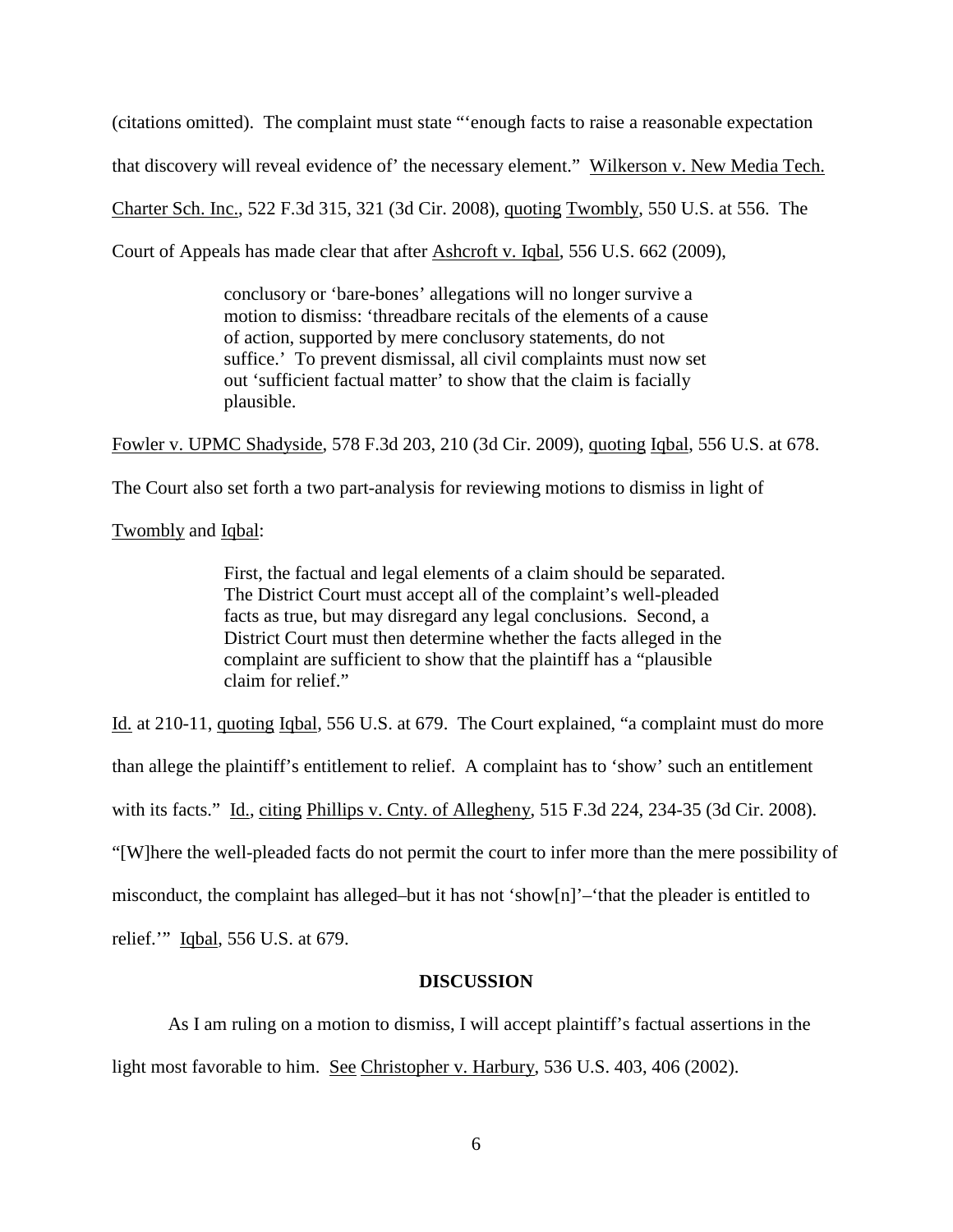## **I. Failure to Exhaust**

Defendants argue that I must dismiss plaintiff's claims against all defendants save Hayes and Karanzan because plaintiff has not exhausted his administrative remedies against defendants who he did not specifically name in his grievances. Dkt. No. 22 at ECF p. 16-17. Failure to exhaust is an affirmative defense for which defendants bear the burden of proof. Jones v. Bock, 549 U.S. 199, 216 (2007).

The Prison Litigation Reform Act (PLRA) provides that "[n]o action shall be brought with respect to prison conditions under section 1983 of this title or any other Federal law, by a prisoner confined in any jail, prison, or other correctional facility until such administrative remedies as are available are exhausted." 42 U.S.C. § 1997e(a); Porter v. Nussle, 534 U.S. 516, 520 (2002) (holding that the exhaustion requirement "applies to all prisoners seeking redress for prison circumstances or occurrences"); see also Woodford v. Ngo, 548 U.S. 81, 90 (2006) ("[p]roper exhaustion demands compliance with an agency's deadlines and other critical procedural rules"). This exhaustion requirement applies to all suits arising from aspects of prison life, regardless of "whether they allege excessive force or some other wrong." Porter, 534 U.S. at 532.

 In Pennsylvania state correctional institutions, inmates must follow a three-step grievance procedure prior to bringing suit in federal court. Johnson v Townsend, 314 F. App'x 436, 441 (3d. Cir. 2008). First, an inmate's filed grievance receives an Initial Review by the Facility Grievance Coordinator. DC-ADM 804  $\S$  1-3(A)-(B). The inmate may then appeal this Initial Review Response/Rejection within fifteen working days, at which point the Facility Manager will issue the Appeal Response. DC-ADM 804  $\S$  2(A). The inmate may then file an Appeal to Final Review of the Facility Manager's decision to the Secretary's Office of Inmate Grievances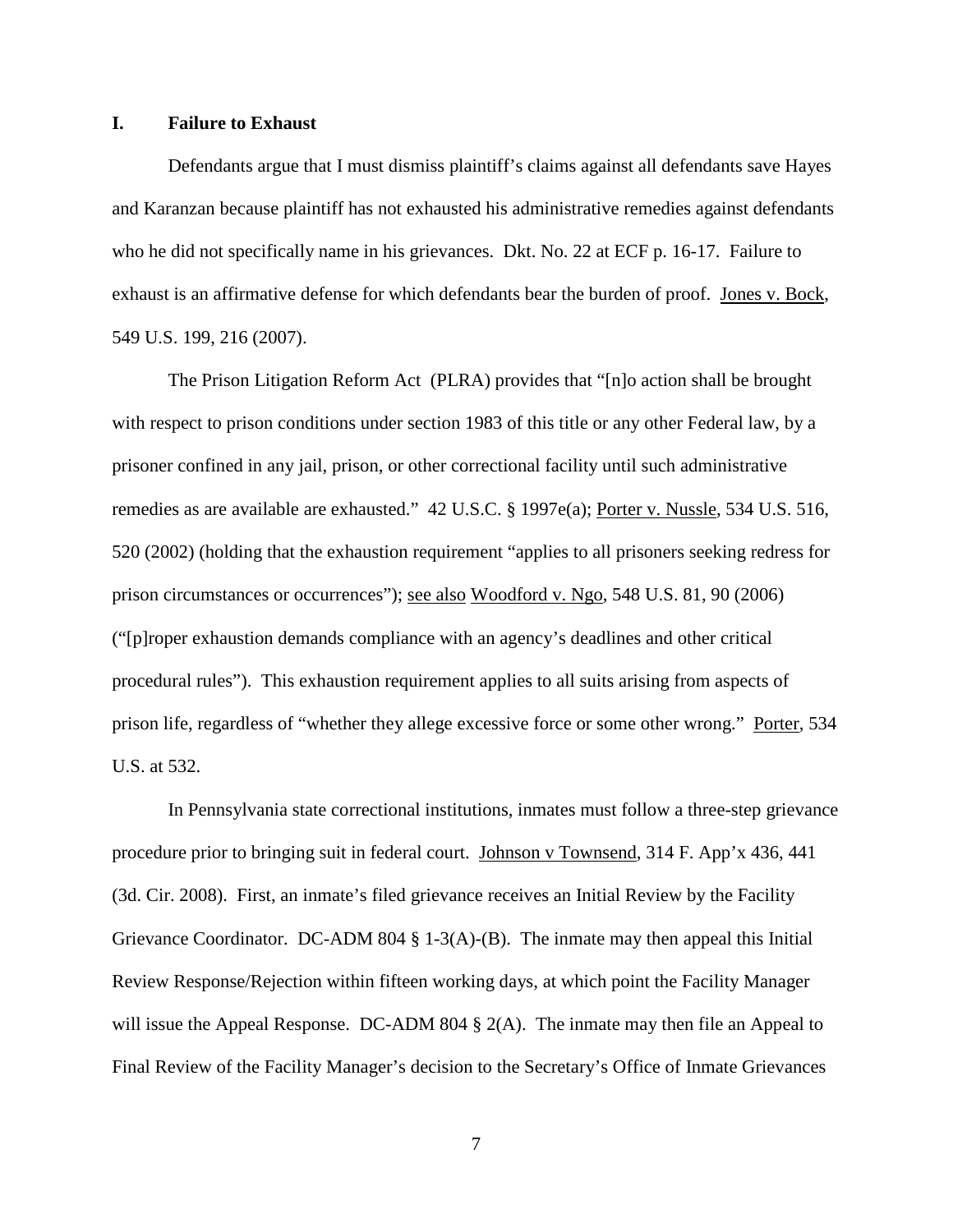and Appeals. DC-ADM 804 § 2(B). The result of an inmate's failure to comply with this system "will result in a procedural default of the issue and effectively bar the inmate from bringing his claim in federal court." Johnson, 314 F. App'x at 441, citing Spruill v. Gillis, 372 F.3d 218, 231 (3d Cir. 2004).

At issue here is whether plaintiff sufficiently exhausted his administrative remedies with respect to either his grievance pertaining to his letters and legal materials or his grievance regarding his personal items. Defendant cites Johnson, 314 F. App'x at 442, in arguing that plaintiff's failure to identify the persons "who could be helpful in resolving the grievance" creates a procedural default barring plaintiff from proceeding with his claims against any defendant other than the defendants specifically named on plaintiff's grievance forms, i.e., Karanzan and Hayes. Dkt. No. 22 at ECF p. 17. While the PLRA requires that plaintiffs exhaust available administrative remedies, it does not require plaintiffs to name in their grievances all defendants who are later included in a civil suit. Jones v. Bock, 549 U.S. 199, 217 (2007). Pursuant to Pennsylvania DOC policy, grievances must include "facts relevant to the claim" and, "to the extent practicable," "should identify any persons who may have information that could be helpful in resolving the grievance." Spruill, 372 F.3d at 233.

## **A. Grievance 239288: Letters and Legal Materials**

 In Grievance 239288, plaintiff listed Karanzan and a second unnamed officer as being responsible for the loss of his legal materials prior to his removal to the RHU on June 21, 2008. Dkt. No. 22-1 at ECF p. 2. After filing his initial grievance regarding the loss of his letters and legal papers, plaintiff made two appeals to the Facilities Manager and the Chief Grievance Officer at the Office of Inmate Grievance and Appeals. Dkt. No. 19 at ¶¶ 36-37; see also Dkt. No. 22-1 at ECF p. 4-5, 9. In the appeal dated August 22, 2008, plaintiff asserted that he "was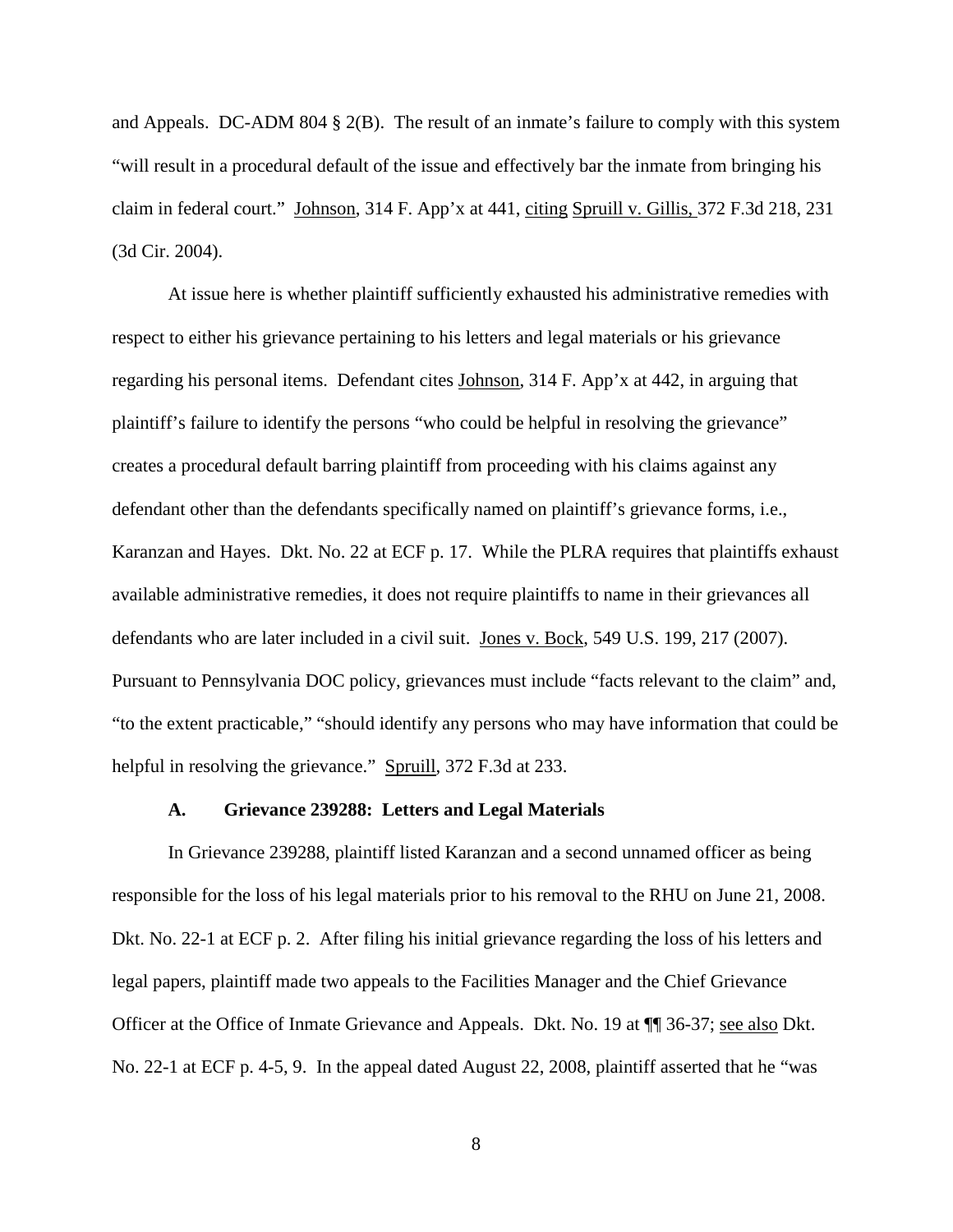working on his legal materials with . . . Dickerson and . . . Stover . . . , the same day [plaintiff] was taken to security and then to RHU." Dkt. No. 22-1 at ECF p. 5. He claimed that he "ha[d] just recently learned that the other legal materials that he and . . . Dickerson and Stover were working on were either destroyed, discarded, misplaced or the like as well." Id. In his amended complaint, plaintiff claims that after Karanzan and the unnamed officer removed his letters and legal materials from his cell, the only remaining copies of those documents were under the care of inmates Dickerson and Stover and were taken or destroyed by John Does 1 and 2 while plaintiff remained in the RHU. Dkt. No. 19 at ¶¶ 5-6; Dkt. No. 22-1 at ECF p. 5.

 Under the allegations in his amended complaint, I find that plaintiff named the officers responsible for the loss of his letters and legal materials "to the extent practicable" under the requirements of DC-ADM 804. Spruill, 372 F.3d at 233. Because he was in the RHU, plaintiff had no opportunity to discover the identities of the correctional officers responsible for the alleged destruction of his letters and legal materials, nor could he discover the precise time in which this occurred. Dkt. No. 19 at  $\P$  6. At this stage of the proceedings, I find that defendants have not met their burden to show that plaintiff failed to exhaust his administrative remedies with respect to his claim regarding the loss of his letters and legal materials.

## **B. Grievance 240649: Personal Belongings**

With respect to his claim regarding the removal of his personal belongings, in Grievance 260649 plaintiff stated that Hayes whispered to John Doe 7 who then removed plaintiff's bag containing his belongings and disappeared. Dkt. No. 23-1 at ECF p. 3. Plaintiff contends that by identifying Hayes and the unknown officer in his grievance, he has substantially complied with the administrative process required for exhaustion. Dkt. No. 23 at ECF p. 14. Defendant disagrees and argues that plaintiff's failure to name the corrections officer referenced in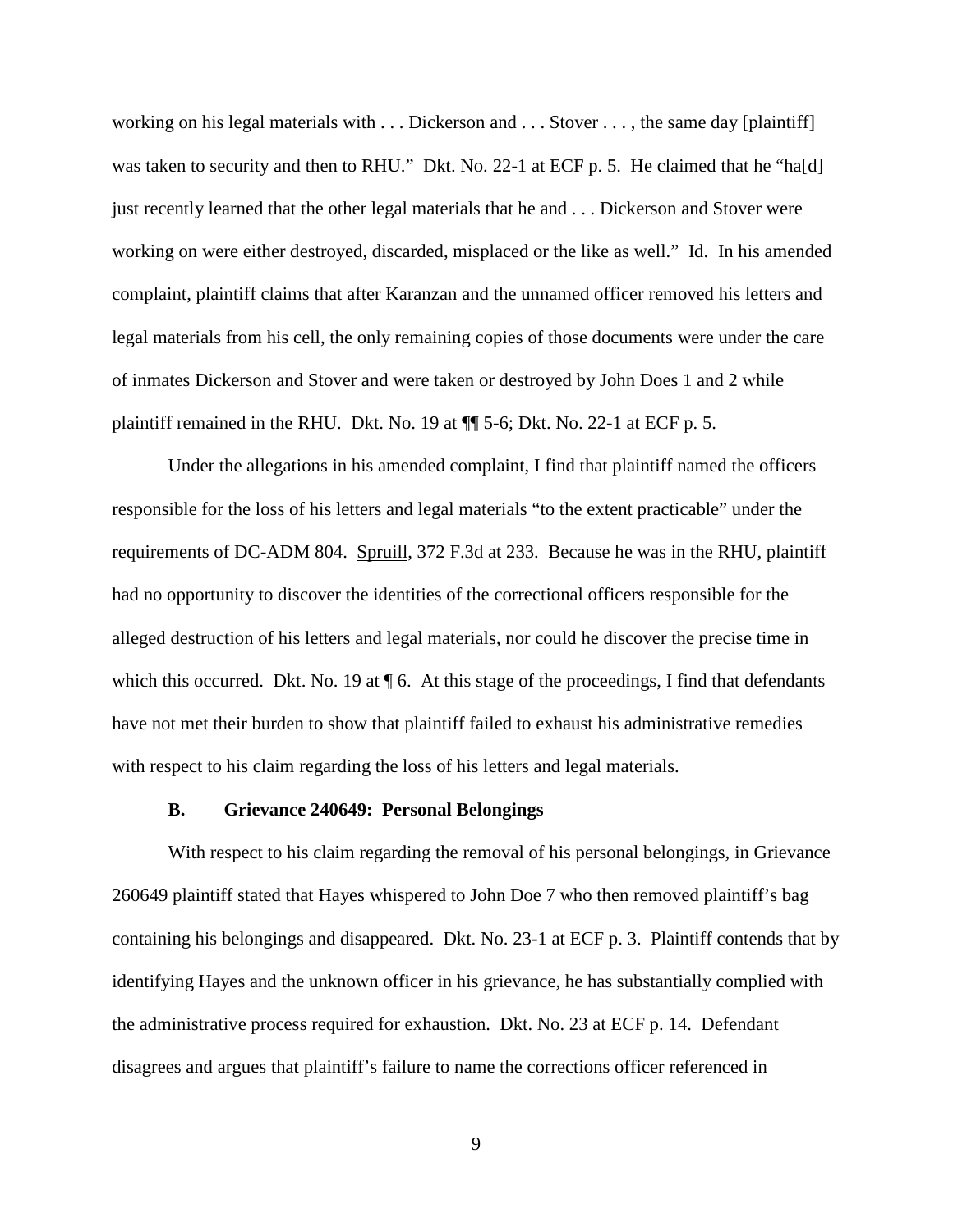Grievance 260649 warrants dismissal of plaintiff's amended complaint. Dkt. No. 22 at ECF p. 17-18.

I find that that under the facts alleged in the amended complaint, plaintiff did not exhaust his administrative remedies with respect to his grievance about the removal of his personal belongings. See AD-DCM 804 § 2 (describing the three stage process of filing grievances and appeals prior to exhaustion). I reach this conclusion not because plaintiff did not identify John Doe 7 in the grievance by name, but because plaintiff did not fully pursue his administrative remedies with respect to his claim regarding his personal belongings. Plaintiff filed the grievance in question, but upon receipt of an approval for reimbursement from the Grievance Responder it is not clear whether plaintiff filed an appeal. Dkt. No. 23-1 at ECF p. 2-4; Dkt. No. 19 at ¶¶ 52-53. Because his amended complaint does not allege that he appealed the decision before bringing this action in the District Court, his allegations do not establish that he completed the required procedure under AD-DCM 804 § 2 and therefore he cannot proceed on any claim arising from this grievance. See Oriakhi v. U.S., 165 F. App'x 991, 993 (3d Cir. 2006) (holding that a plaintiff must complete all available administrative remedies prior to filing of any complaint in federal court); Jacobs v. Pa. Dep't of Corr., 148 F. App'x 107, 109 (3d Cir. 2005) (affirming district court's dismissal for plaintiff's failure to exhaust based on his failure to comply with the requirements of the prison grievance system prior to filing his civil action); Williamson v. Wexford Health Sources, Inc., 131 F. App'x 888, 890 (3d Cir. 2005) (stating that inmate "was required to present his claim at all levels of the administrative appeals process before filing suit" and finding that his claim was procedurally defaulted "[b]ecause any attempt to appeal the denial of the initial grievance would now be time-barred").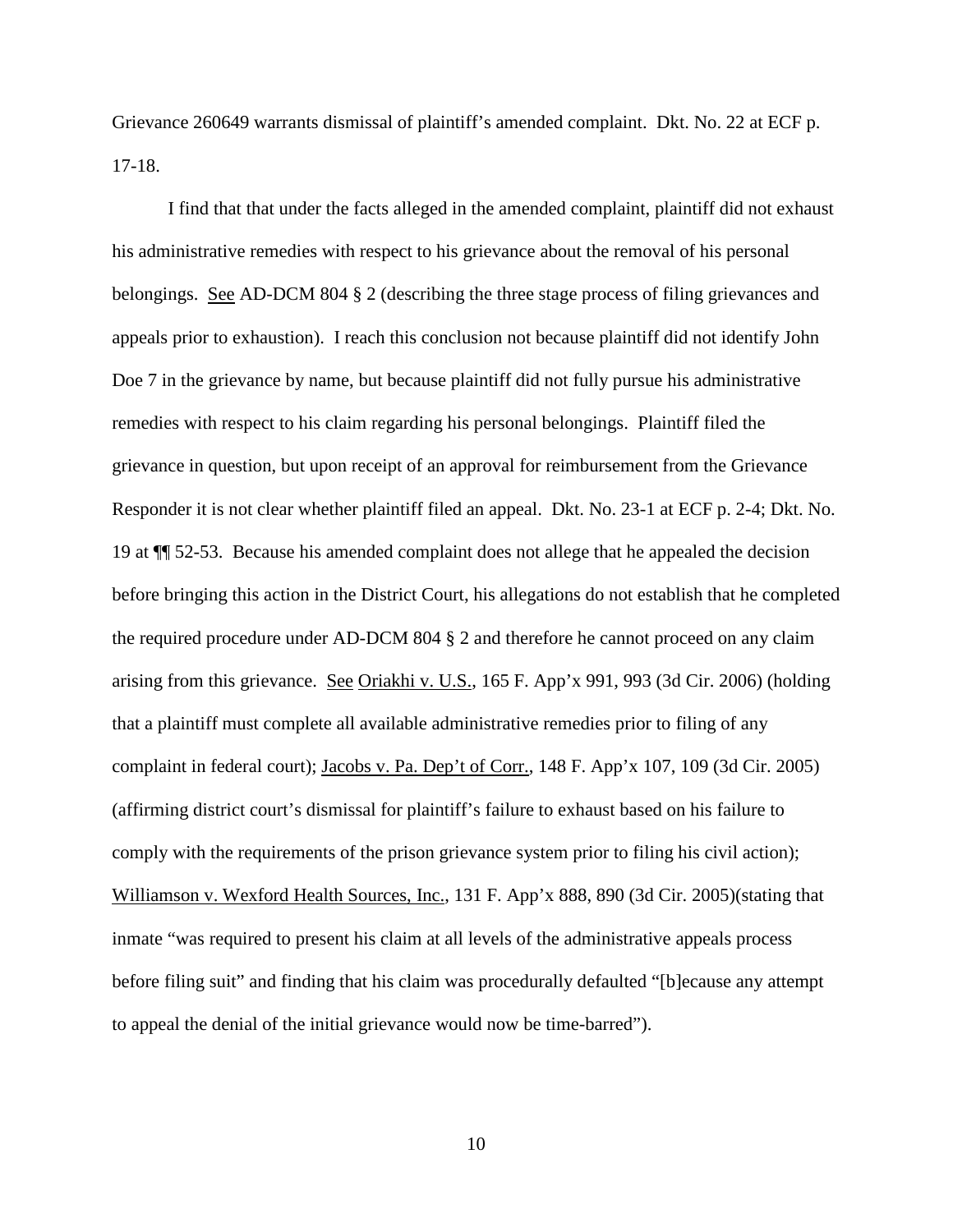Therefore, I will dismiss plaintiff's claim against Hayes and John Doe 7 with leave to amend to the extent that he is able to allege that he fully exhausted his administrative remedies with respect to his grievance regarding the removal of his personal belongings. See Shane v. Fauver, 213 F.3d 113, 116 (3d Cir. 2000) (holding district court should not dismiss a plaintiff's claims "without either granting leave to amend or concluding that any amendment would be futile").

## **II. Claims Under Section 1983**

To state a cause of action under section 1983, plaintiff must show both that defendants acted under color of state law, and that their actions deprived him of right secured by the United States Constitution or federal statutes. Thomas v. Arias, No. 06-291, 2007 WL 210087, at \*3 (E.D. Pa. Jan. 23, 2007), citing Kost v. Kozakiewicz, 1 F.3d 176, 184 (3d Cir. 1993). In his amended complaint, plaintiff asserts claims under section 1983 for a violation of his right of access to the courts and for retaliation for his exercise of his rights under the First and Fourteenth Amendments. Dkt. No. 19 at ECF p. 9-11.

#### **A. Claims Against DiGuglielmo and Bright**

 In their motion to dismiss, defendants argue that the Eleventh Amendment bars any claims against them in their official capacities. Plaintiff concedes this argument, but also asserts claims against defendants in their individual capacities. Defendants contend that plaintiff has not sufficiently alleged facts to warrant the imposition of individual liability on DiGuglielmo and Bright. To establish their individual liability for plaintiff's claims under section 1983, plaintiff must show that they had "personal involvement in the alleged wrongdoing." Evancho v. Fisher, 423 F.3d 347, 353 (3d Cir. 2005) citing Rode v. Dellarciprete, 845 F.2d 1195, 1207 (3d Cir. 1988). "Personal involvement can be shown through allegations of personal direction or of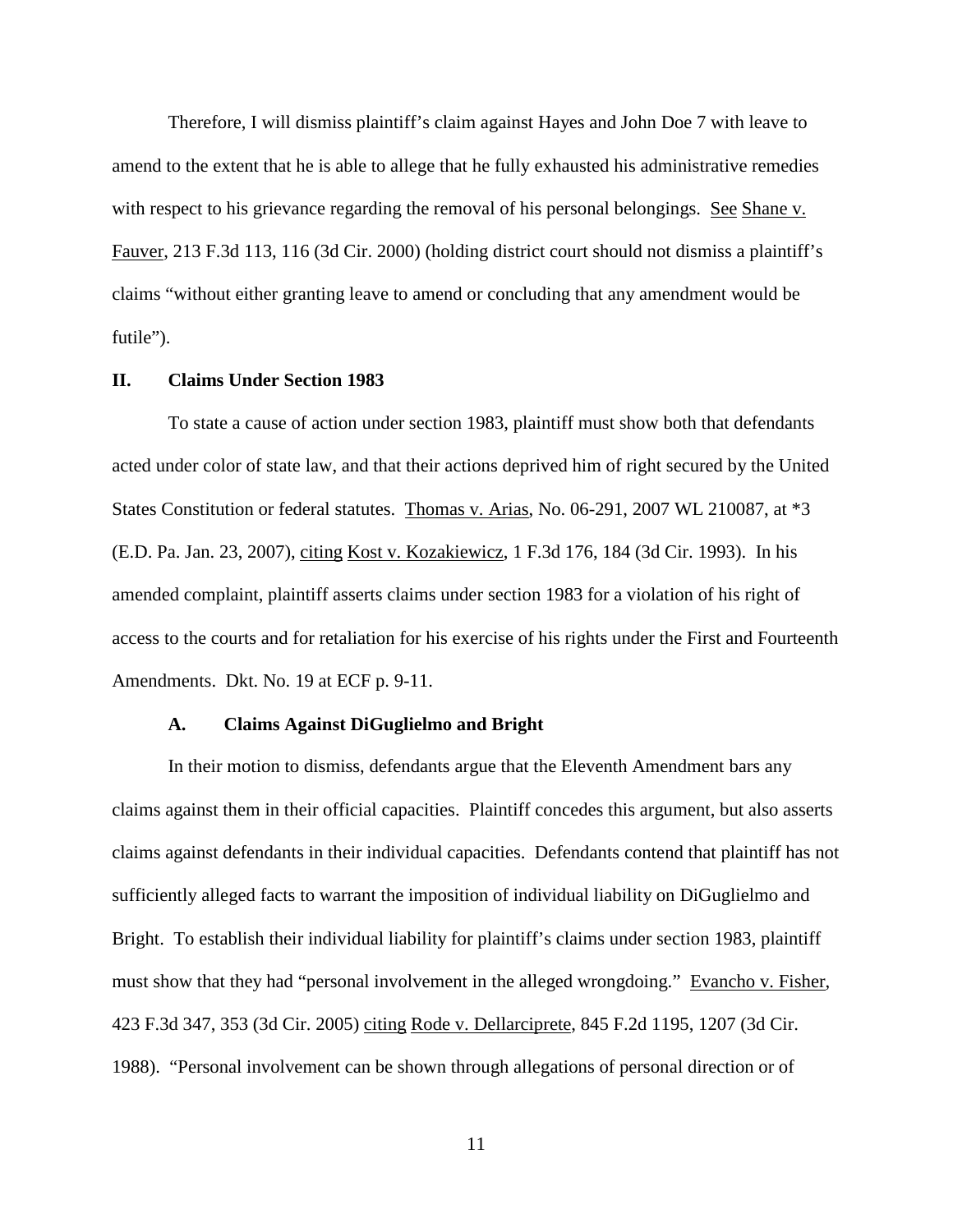actual knowledge and acquiescence." Rode, 845 F.2d at 1207 (citations omitted). Such allegations "must be made with appropriate particularity." Id.

#### **1. Claims Against DiGuglielmo**

To establish DiGuglielmo's individual liability, plaintiff must show that DiGuglielmo knowingly violated or ordered others to violate plaintiff's constitutional rights or that he "had knowledge of and acquiesced in his subordinates' violations." Baker v. Monroe Twp., 50 F.3d 1186, 1190-21 (3d Cir. 1995). Plaintiff argues that DiGuglielmo had the requisite knowledge and acquiescence because he "personally reviewed and failed to remedy the wrongs complained of in each [of plaintiff's two] grievance[s]." Dkt. No. 23 at ECF p. 5.

Plaintiff's amended complaint only states that defendant DiGuglielmo responded to grievance No. 240649 "by approving reimbursement for [p]laintiff in the amount of \$17.75. Dkt. No. 19 at ¶ 53. There are no specific allegations made in the amended complaint with respect to defendant DiGuglielmo's involvement in the handling of plaintiff's other grievance. Plaintiff's sole claim that DiGuglielmo responded to grievance No. 240649 is not sufficiently particular to plead that he had the requisite participation or actual knowledge. See Rode, 845 F.2d at 1145; see also Robus v. Pa. Dep't of Corr., No. 04-2175, 2006 WL 2060615, at \*3 (E.D. Pa. Jul. 20, 2006) (dismissing claims against the defendant where the "amended complaint fails to cite any facts that would give rise to actual knowledge"); Carter v. State Corr. Inst. at Graterford Med. Health Dep't, No. 04- 3285, 2004 WL 3019239, at \*5 (E.D. Pa. Dec. 28, 2004) (dismissing the plaintiff's claim against the defendant where it failed to state any particular facts alleging the defendant's personal involvement). Therefore I will dismiss plaintiff's claim against DiGuglielmo with leave to amend to the extent that plaintiff can sufficiently allege facts to show DiGuglielmo's personal involvement in the alleged violations of his rights.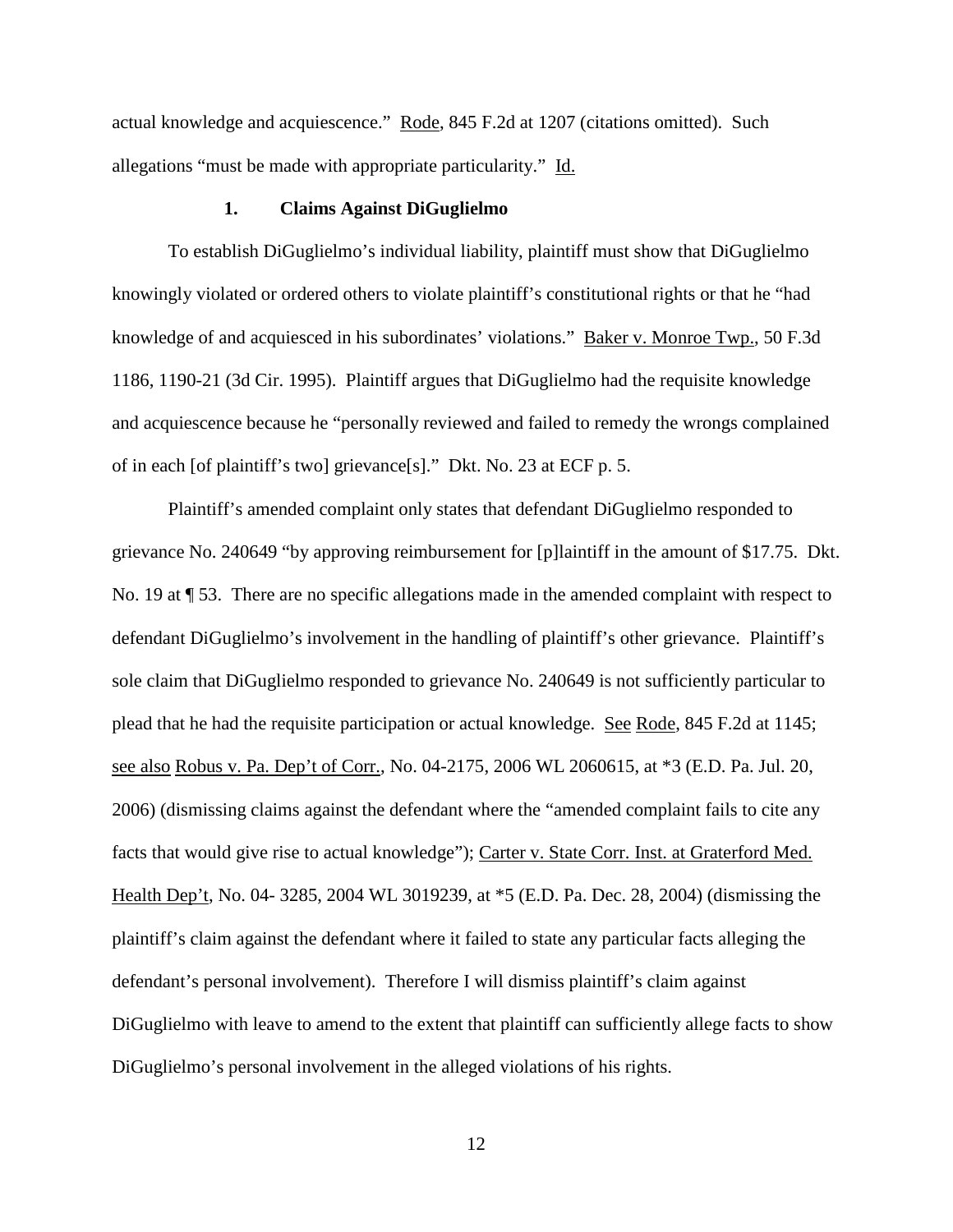# **2. Claims Against Bright**

 Plaintiff alleges that Bright entered the cell of inmates Dickerson and Stover under Captain Dohman's direction to destroy plaintiff's legal materials in retaliation for an earlier lawsuit plaintiff filed against Dohman and other corrections officers. Dkt. No. 19 at ¶¶ 38-41. Plaintiff further states that Bright continued to take part in the destruction of plaintiff's legal materials even after being informed that they were the property of plaintiff. Id. at ¶ 39.

These allegations, if true, state with "appropriate particularity" Bright's "actual knowledge and acquiescence" in the destruction of plaintiff's legal materials. Rode, 845 F.2d at 1207. Plaintiff's allegations that Bright continued to destroy his letters and legal materials even after being informed by Dickerson and Stover that they were plaintiff's property create a reasonable presumption that Bright was "clearly informed of the various constitutional violations being inflicted upon [p]laintiff." Feliciano v. Dohman, No. 12-4713, 2013 WL 1234225, at  $*7$ (E.D. Pa. Mar. 26, 2013) (stating that claims detailing the method and type of notice provided to a defendant regarding the constitutional violations committed against plaintiff may succeed against a 12(b)(6) motion to dismiss). To the extent that plaintiff can sufficiently allege the other elements of his claims against Bright, I find that plaintiff's amended complaint sufficiently alleges Bright's personal involvement to support a claim against Bright in his individual capacity.

## **B. Count I: Right of Access to the Courts**

Plaintiff contends that defendants' actions unlawfully denied him an opportunity to bring exonerating evidence to court under the First and Fourteenth Amendments, as well as an opportunity to pursue a non-frivolous claim for relief under the Post-Conviction Relief Act. Dkt. No. 19 at ¶¶ 55-57. Defendants argue that plaintiff's amended complaint fails to state a claim for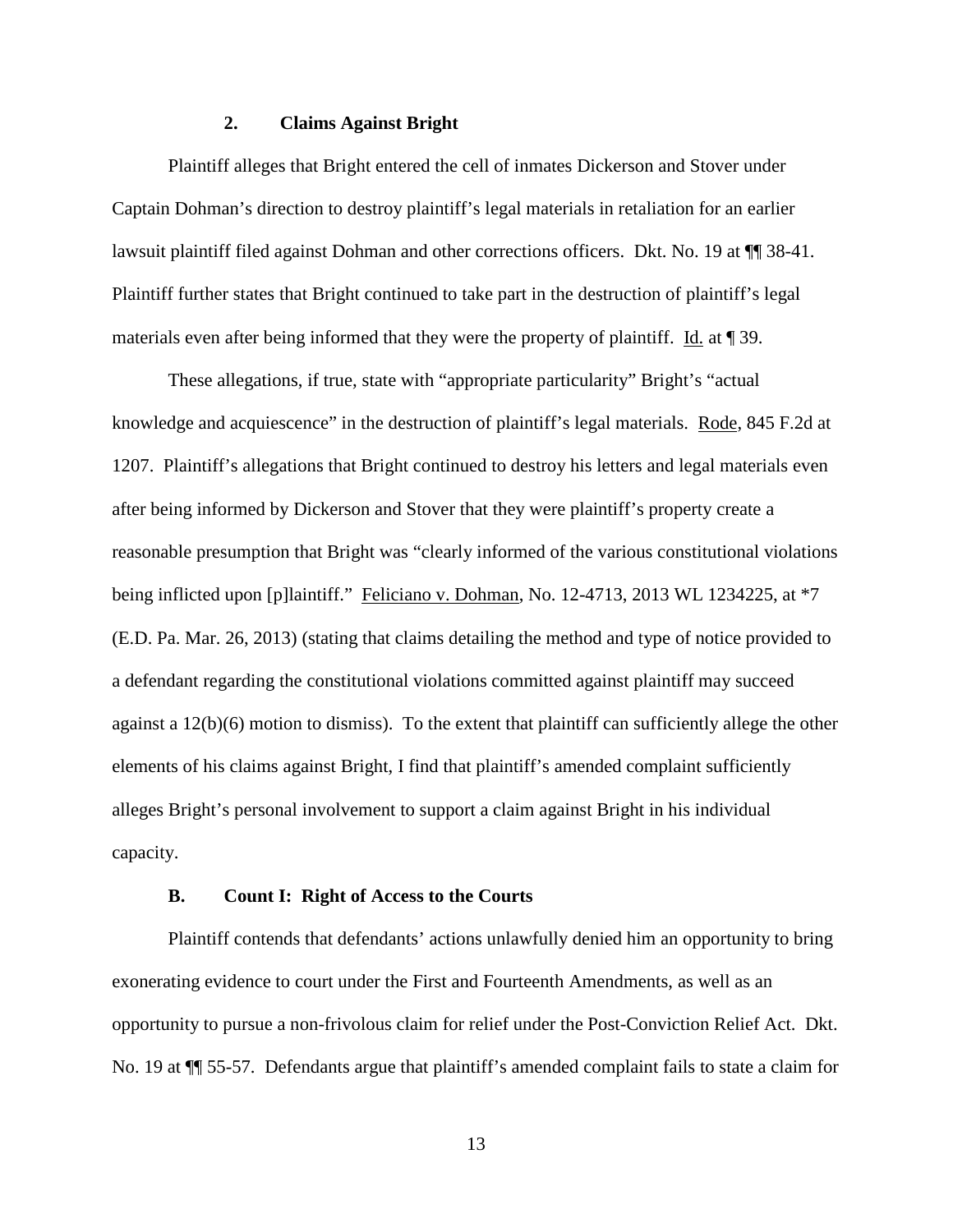denial of access to the courts because he has not sufficiently alleged an actual injury resulting from the destruction of his legal materials. Dkt. No. 22 at ECF p. 12-13. I agree with defendants.

 Under the First and Fourteenth Amendments, state prisoners have a right to petition the government and thus a right of access to the courts. Monroe v. Beard, 536 F.3d 198, 205 (3d Cir. 2008); see also Lewis v. Casey, 518 U.S. 343, 346 (1996), quoting Bounds v. Smith, 430 U.S. 817, 828 (1977) ("'the fundamental constitutional right of access to the courts requires prison authorities to assist inmates in the preparation and filing of meaningful legal papers by providing prisoners with adequate law libraries or adequate assistance from persons trained in the law'"). Only two types of cases allow prisoners to proceed on their access to court claims: direct or collateral challenges to their sentences or conditions of confinement. Lewis, 518 U.S. at 354-55. Plaintiff specifically alleges that he intended to challenge his sentence with the information contained in the letters he received in approximately late April or early May of 2008. Dkt. No. 19 at ¶¶ 15, 18. He asserts a lost opportunity to file a claim seeking exoneration under the Post-Conviction Relief Act using the letters as newly discovered exculpatory evidence. Dkt. No. 19 at ¶ 43.

 In order to successfully assert that defendants' actions have caused him to lose an opportunity to present a legal claim, plaintiff must show that he has (1) suffered an actual injury in "that [he] lost [his] chance to pursue a 'nonfrivolous' or 'arguable' underlying claim; and (2) that there is no other 'remedy available to [him] as recompense' for the lost claim other than the present denial of access suit." Monroe, 536 F.3d at 205, quoting Christopher v. Harbury, 536 U.S. 403, 415 (2002). To withstand defendant's motion, plaintiff's claim must show that the underlying claim is based on "more than mere hope," and he must sufficiently describe the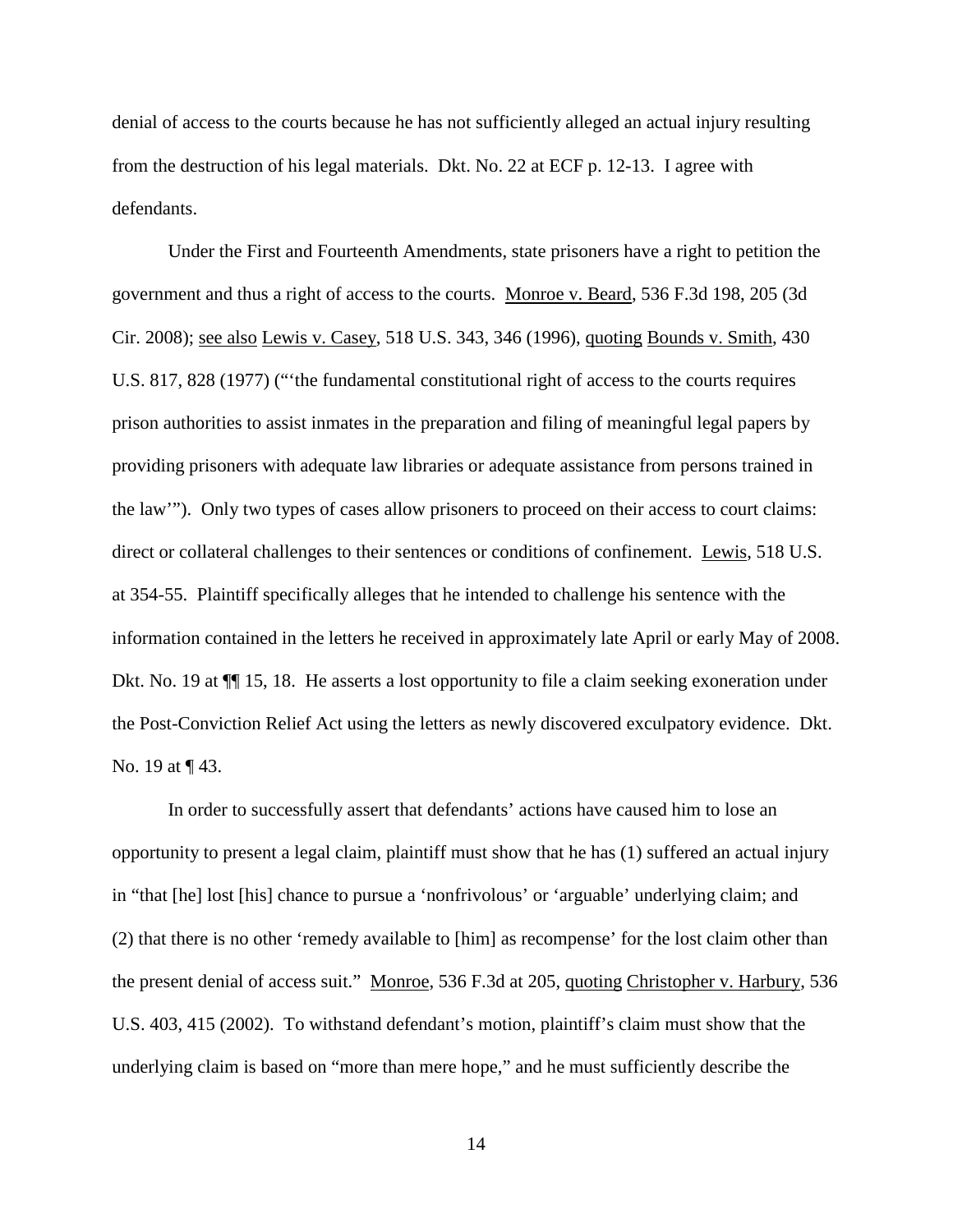remedy lost by defendants' actions. Monroe, 536 F.3d at 205, citing Christopher, 536 U.S. at 416-17; see also Miller v. Pa. Dep't of Corr., No. 12-3040, 2013 WL 1234811, at \*1 (holding that general claims such as "lack of resources at specific times, prison logistics," etc, are not sufficient to identify the loss or rejection of a "specifically identified and nonfrivolous legal claim."). The Court of Appeals has explained that a plaintiff must specifically state in his complaint the underlying claim with the requirements of Federal Rule of Civil Procedure 8 to the same degree as if the underlying claim was being pursued independently. Christopher, 536 U.S. at 417.

Plaintiff contends that, absent the letters and legal materials removed by defendants (particularly in light of the death of Gaines, the letter's author), he has no realistic opportunity for another legal remedy other than that provided by the present suit. He does not, however, specifically allege how the testimony that Gaines allegedly sought to recant would allow him to mount a nonfrivolous challenge to his sentence. Plaintiff thus "has not alleged facts in the amended complaint from which it can reasonably be inferred that the case [he intended to make with the information in the letters he received] was not frivolous." Green v. Nish, 12-CV-00321, 2012 WL 4049834, at \*4 (M.D. Pa. Aug. 27, 2012) report and recommendation adopted, 12- 321, 2012 WL 4049974 (M.D. Pa. Sept. 13, 2012); see also Jacobs v. Beard, 172 F. App'x 452, 456 (3d Cir. 2006), citing Christopher, 536 U.S at 414 ("the underlying lost or rejected claim must be specifically identified and meritorious"); Butler v. Myers, 241 F. App'x 818, 820 (3d Cir. 2007) (noting that a denial of access claim is insufficient when it does not adequately allege causation or the direct link between defendants' actions and an actual injury suffered by plaintiff). Accordingly, I will grant defendants' motion to dismiss Count I of plaintiff's amended complaint, but will allow plaintiff to amend his complaint to the extent that he is able to allege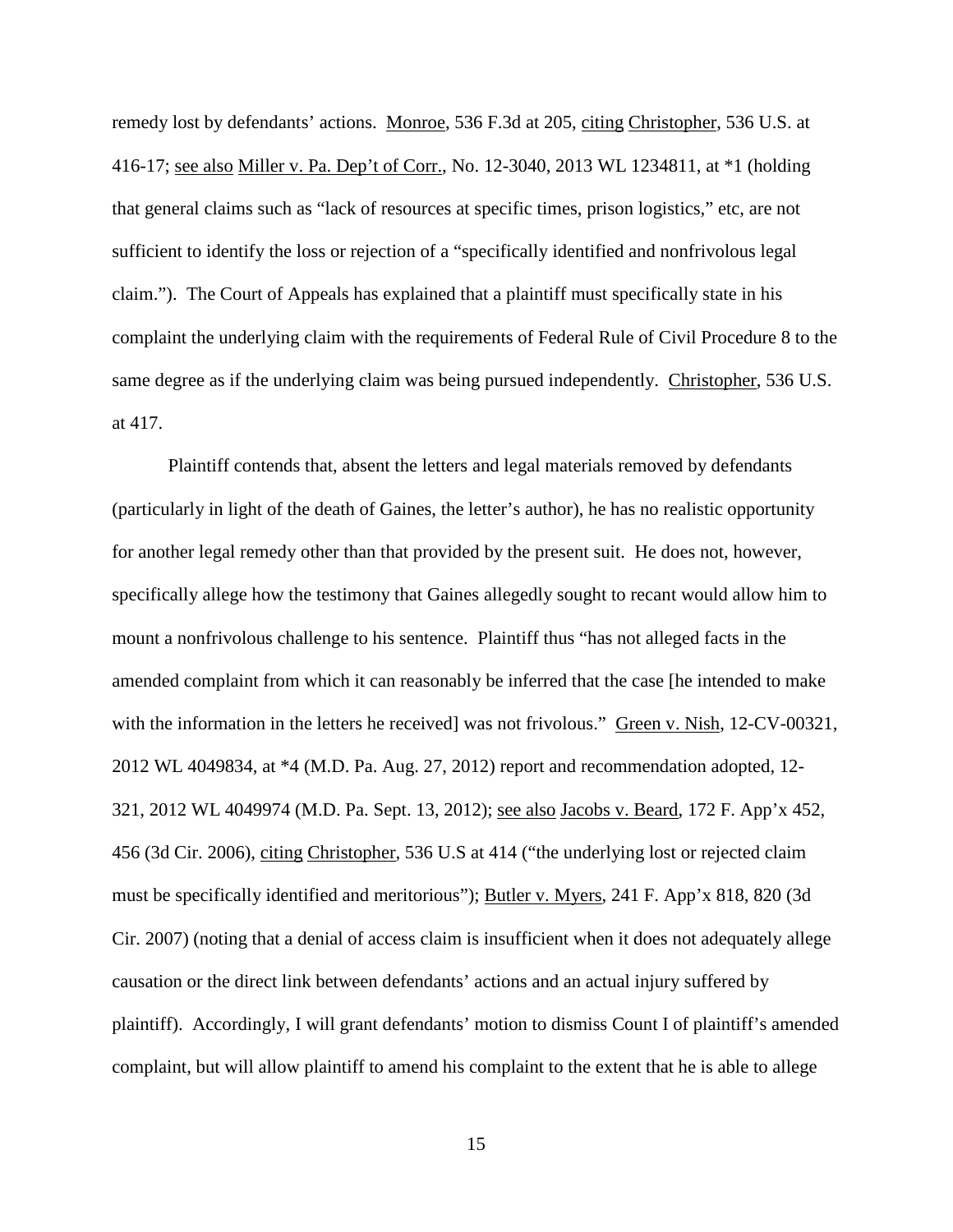specific facts to support his claim that he suffered an actual injury. Any amendment should specifically identify how the information contained in Gaines' letter would allow him to mount a nonfrivolous challenge to his sentence.

### **C. Count II: Retaliation**

Plaintiff alleges that defendants retaliated against him "for the filing of various grievances and lawsuits" and that their "conduct was in violation of Plaintiff's rights under the First and Fourteenth Amendments . . . ." Dkt. No. 19 at ¶ 64-65. To state his claim for retaliation in violation of his rights under the First or Fourteenth Amendment, plaintiff must establish that he (1) engaged in constitutionally protected conduct, (2) prison officials took adverse action against him sufficient to "deter a person of ordinary firmness from exercising his constitutional rights," Allah v. Seiverling, 229 F.3d 220, 225 (3d Cir. 2000); and (3) the "the constitutionally protected conduct was a 'substantial or motivating factor' in the decision to discipline" the inmate. Rauser v. Horn, 241 F.3d 330, 333-334 (3d Cir. 2001), quoting Mount Healthy Bd. of Ed. v. Doyle, 429 U.S. 274, 287 (1977); see also Ambrose v. Twp. of Robinson, 303 F.3d 488, 493 (3d Cir. 2002) (noting that the third factor requires the demonstration of a "causal link between constitutionally protected action and the adverse action taken against him").

"The filing of grievances and lawsuits against prison officials constitutes constitutionally protected activity." Mearin v. Vidonish, 450 F. App'x 100, 102 (3d. Cir. 2011) citing Milhouse v. Carlson, 652 F.2d 371, 373-84 (3d. Cir. 1981). If plaintiff's allegations are true, he engaged in constitutionally protected conduct prior to the alleged seizure and destruction of his legal materials and letters when he filed lawsuits against Dohman and other corrections officers, Dkt. No. 19 at ¶ 41, and his amended complaint meets the first element of the test set forth in Rauser. 241 F.3d at 333-34.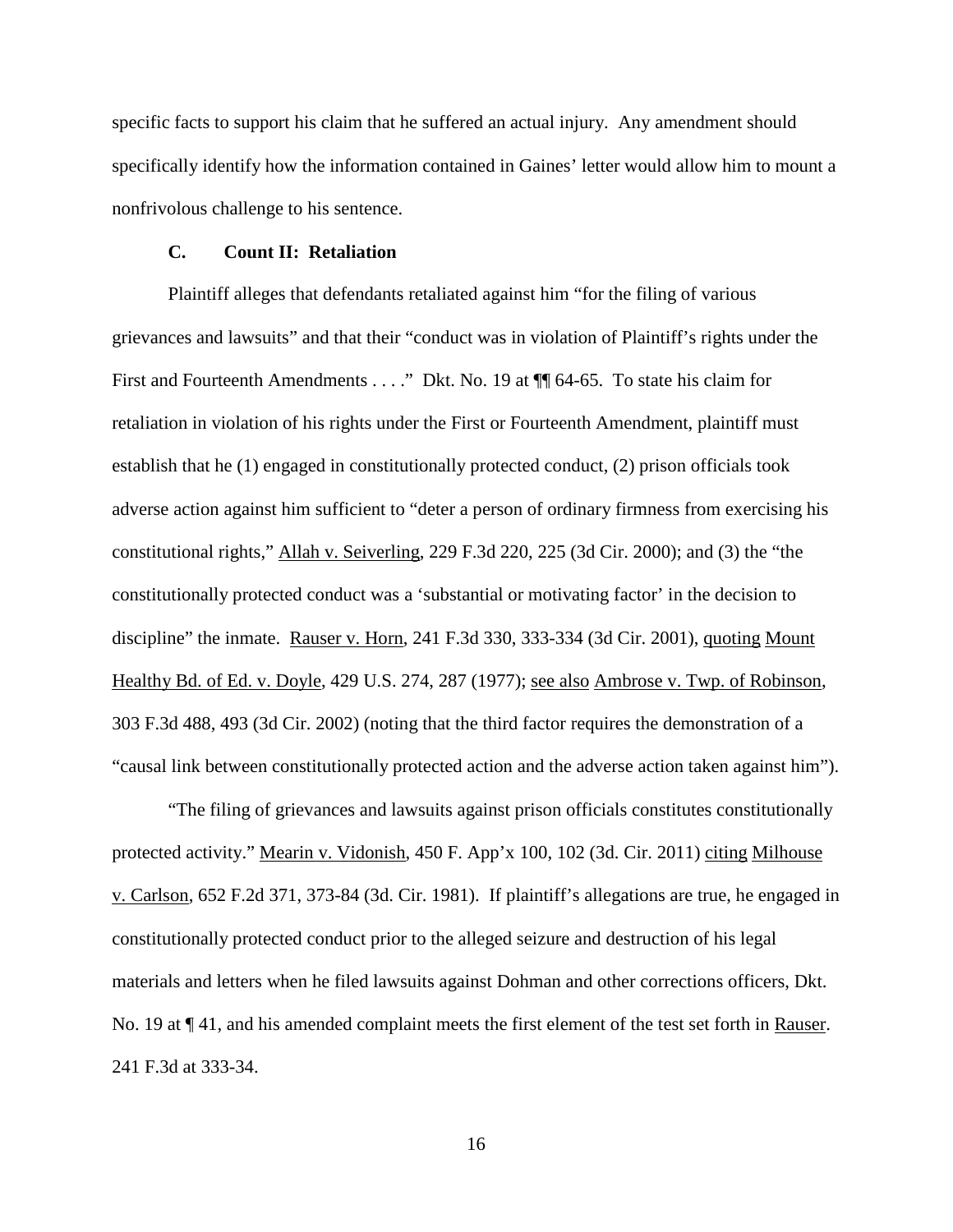With respect to the second element, plaintiff alleges and defendants do not dispute that his letters and legal materials were seized from his cell and that copies in Dickson and Stover's cell were destroyed. Dkt. No. 19 at ¶¶ 40-41, Dkt. No. 22 at ECF p. 15. Defendants do not argue that the destruction of plaintiff's legal materials and letters was insufficient to deter a person of ordinary firmness from exercising his constitutional rights. Indeed, plaintiff's allegations rise above the level required to deter a person of ordinary firmness in that, if true, the seizure of his materials would lead a person to "think twice about performing an action" which is protected under the Constitution. Montgomery v. Ray, 145 F. App'x 738, 741 (3d. Cir. 2005).

Defendants instead contend that plaintiff has not alleged that "Defendants DiGuglielmo, Karanzan, McGregory and Bright knew plaintiff had engaged in protected activity and punished him because of it." Dkt. No. 22 at ECF p. 12. I agree. Likewise, plaintiff's amended complaint contains no allegations that Hargrove or John Does 1-7 had the requisite knowledge of plaintiff's protected activity. A plaintiff "may demonstrate causation through a 'pattern of antagonism' following the plaintiff's protected conduct or unusually suggestive temporal proximity" between the protected and retaliatory conduct. Motto v. Wal-Mart Stores East, LP, No. 11-2357, 2013 WL 1874953, at \*8 (E.D. Pa. May 13, 2013) quoting Woodson v. Scott Paper Co., 109 F.3d 913, 920-21 (3d Cir. 1997). However, the plaintiff must also properly "allege a chronology of events from which retaliation may be inferred." Bendy v. Ocean Cnty Jail, 341 F. App'x 799, 802 (E.D. Pa 2009) (citations and internal quotations omitted).

Plaintiff alleges only that "Dohman ordered the destruction of [plaintiff's] materials in retaliation for a lawsuit filed by Plaintiff . . . ," Dkt. No. 19 at ¶ 41, and that "Hayes . . . stated that she took Plaintiff's property because Plaintiff had filed lawsuits against her fellow corrections officers." Id. at  $\P$  47. He does not allege that DiGuglielmo, Karanzan, McGregory,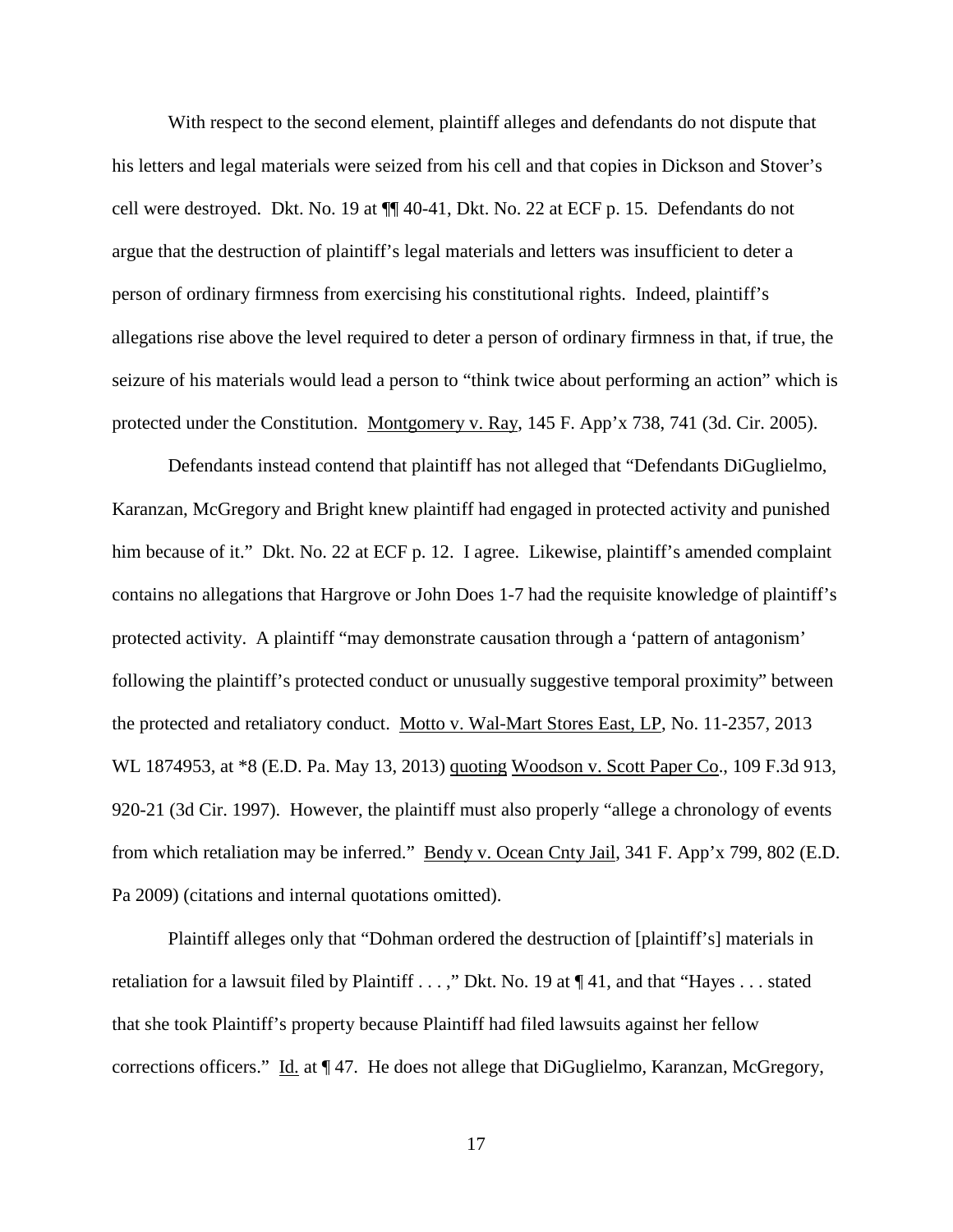Bright, Hargrove or John Does 1-7 had any knowledge of his previously filed lawsuits. Nor has he alleged sufficient facts to establish a "pattern of antagonism." Likewise, he cannot rely on an "unusually suggestive temporal proximity" to support his claims of retaliation against the defendants other than Dohman and Hayes because he does not allege when he filed his other lawsuits. See Mearin v. Swartz, No. 11-669, 2013 WL 2641801, at \*9 (E.D. Pa. June 12, 2013) (dismissing plaintiff's retaliation claim where "he [did] not allege when [his] suit was filed, that Defendants were aware that the suit had been filed or any other facts that would indicate that Defendants' actions were precipitated by the filing of that suit"). Absent any allegations to demonstrate causation with respect to DiGuglielmo, Karanzan, McGregory, Bright, Hargrove or John Does 1 and 7, I will dismiss Count II of plaintiff's amended complaint as against them with leave to amend.

With respect plaintiff's retaliation claims against Dohman and Hargrove, I find as follows. Plaintiff alleges that Dohman "ordered defendants Hargrove, Bright and John Does 3 through 6" to enter Dickerson and Stover's cell for the purpose of destroying plaintiff's letters and legal materials. Dkt. No. 19 at ¶¶ 40-41. He claims that Dohman ordered them to destroy his legal materials in response to a lawsuit filed by plaintiff, Dickerson and Stover against Dohman and other corrections officers at SCI Graterford. Id. Plaintiff further contends that Hayes and John Doe 7 seized and destroyed his personal belongings in response to plaintiff's having pursued lawsuits against other corrections officers at SCI Graterford. Dkt. No. 19 at  $\P$ 47-48, 51.

Defendants concede that plaintiff's amended complaint includes specific allegations of retaliation by Dohman and Hayes. Dkt. No. 22 at ECF p. 11. However, they contend that they may defeat plaintiffs' retaliation claim because plaintiff "violated legitimate prison regulations"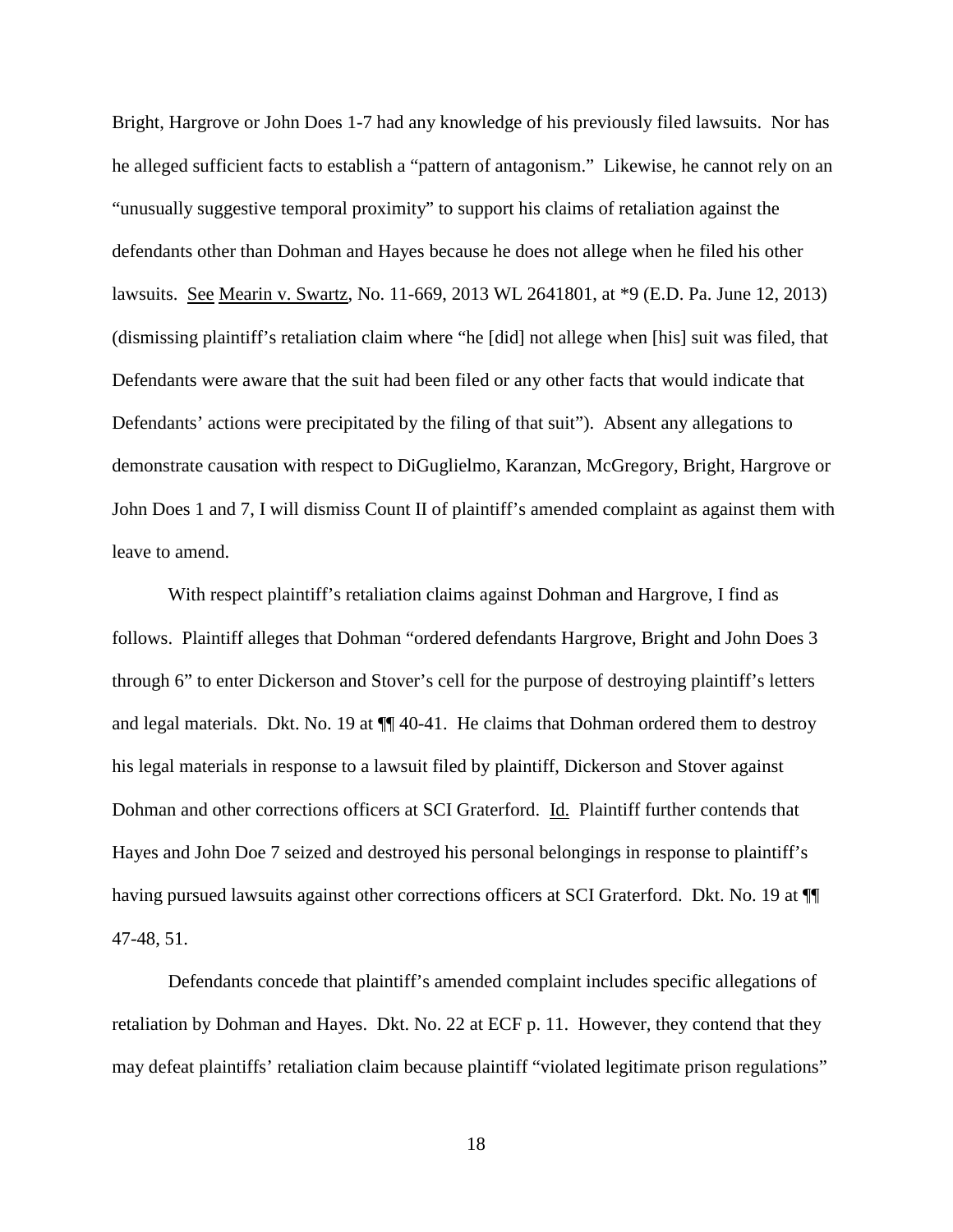and "was not engaged in constitutionally protected conduct." Id. at ECF p. 14. Prison officials may defeat a retaliation claim if they can demonstrate that "they would have made the same decision absent the protected conduct for reasons reasonably related to a legitimate penological interest." Rauser, 241 F.3d at 334; see also Wilson v. Budgeon, No. 05-2101, 2007 WL 464700 at \*5-6 (M.D. Pa. Feb. 13, 2007), quoting Thaddeus-X v. Blatter, 175 F.3d 378, 395 (6th Cir.1999) ("if a prisoner violates a legitimate prison regulation, he is not engaged in 'protected conduct,' and cannot proceed beyond step one [of the retaliation analysis]") (alteration in original).

Defendants argue that plaintiff's letters and legal materials were seized as a result of a pending investigation into plaintiff's participation in the creation of a pamphlet in violation of SCI Graterford's rules. Dkt. No. 22 at ECF p. 15. However, plaintiff's amended complaint does not include any allegations from which I can find that defendants had a legitimate reason related to prison procedures or any alternate valid reason for the destruction of materials belonging to plaintiff. Baker v. Williamson, 453 F. App'x 230, 235 (3d Cir. 2011). At this stage of the proceedings, I may only address the "allegations contained in the complaint, exhibits attached to the complaint and matters of public record." Fosburg v. Lehigh Univ., No. 98-864, 1999 WL 124458, at \*3 (E.D. Pa. Mar. 4, 1999), quoting Pension Benefit Guar. Corp. v. White Consol. Indus., 998 F.2d 1192, 1196 (3d Cir.1993), cert. denied, 510 U.S. 1042 (1994). Accordingly, I may not consider whether plaintiff's creation and potential distribution of pamphlets constitutes a sufficient violation of the prison facility's rules to justify the seizure of his legal materials, as plaintiff's amended complaint contains no allegations regarding SCI Graterford's rules pertaining to the use or creation of pamphlets by inmates. See Fosburg, 1999 WL 124458, at \*3.

Considering only the allegations set forth in plaintiff's amended complaint, I cannot find